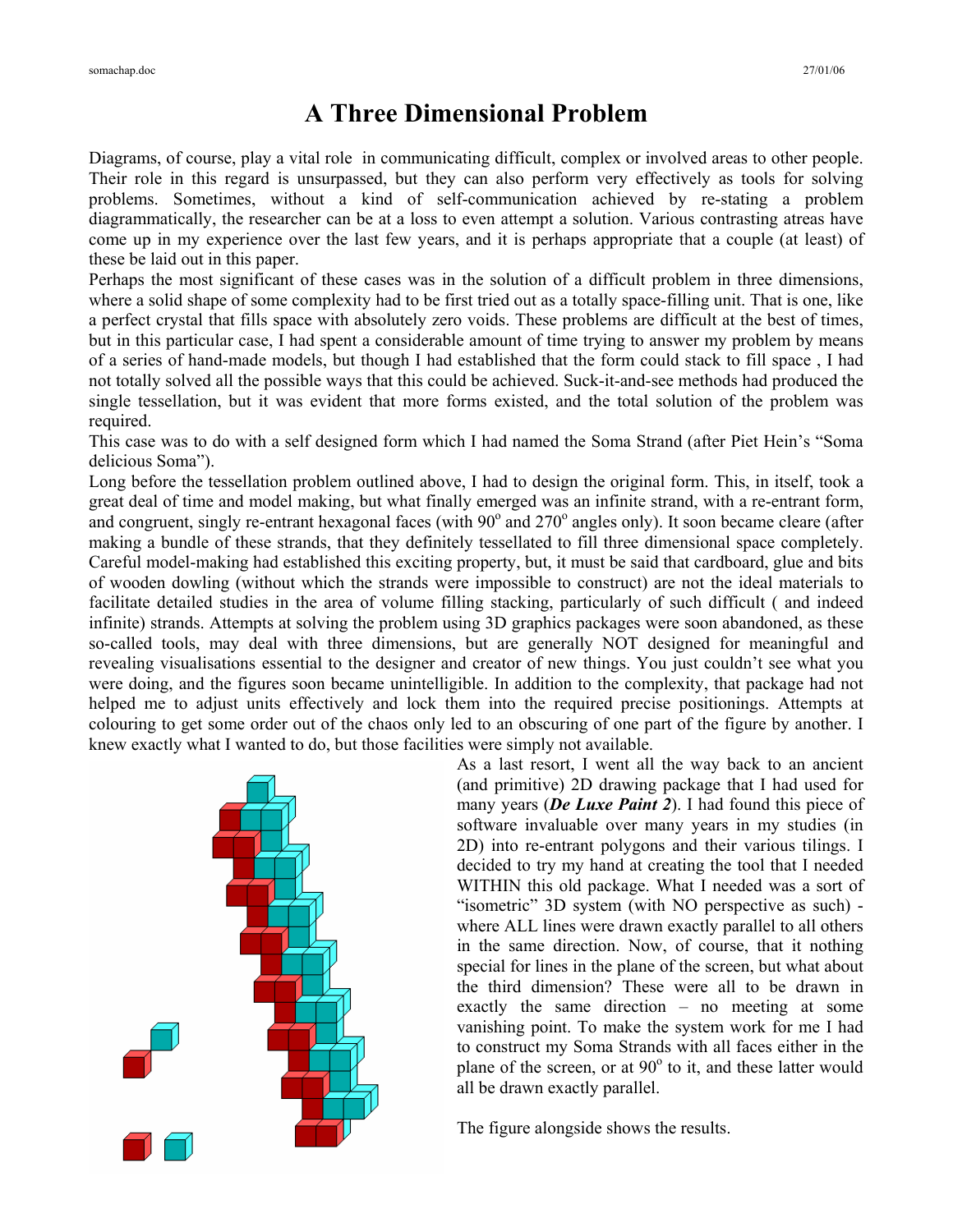Another feature of the pack was also seen as a significant aid particularly in this pseudo 3D mode. This was the "lock" feature! I could set up a background "grid" to a given unit step size, and all movements across the screen could only be in integral units of this structure. Moves were integral steps, and all I had to do was make sure that my figures were draw so that they fitted perfectly into this system. Individual units could be moved as required and then just "locked" into place at exactly the correct positions without difficulty. Another feature that I was able to use was the "brush" feature. Any section of the screen could be chosen to use subsequently as a brush. This mean that there was no dot at the end of my cursor, but a complete figure, that I could move about and glue into place with a click of the mouse. This invaluable facility allowed me to start at the BACK of my conceived of figure, and build up a layer (using the brush) to overlap where necessary and give a very effective looking rack of strands as a result



Obviously, I had from the outset decided on a shading system for each strand) and a n alternating colouring system for the series of racks.

Also I had to choose my third dimension direction carefully so that locking could not only occur with the plane of the screen, but also, and crucially, in the direction INTO the screen. Strands could be positioned exactly in an x,y plane, and in the z direction with ease and certainty.

Now, after a few tries, it became evident that this system would work perfectly with the material I needed ti handle and study. Only three directions were ever in evidence, as all the angles in the Soma Strand were in combinations of 90o. The three directions were therefore those of the three axes in normal co-ordintes geometry. The first "rack" of a series of strands was soon produced with great clarity, and with the alternate colouring system revealed the form as self evident.

Next we had to answer the question, "Could other "racks" be produced and would all of these "stack" to fill space?"

The trial of my fictitious perspective was now put to a much tougher test.

Before I could proceed, however, I had to answer some fundamental questions about how unit cubes could be moved from one strand to an identical one alongside, that both left NO gaps between them AND allowed of no illegitimate "collisions". This problem was another task for our fictitious perspective system, and all possible translations were drawn out before any further trials were attempted.

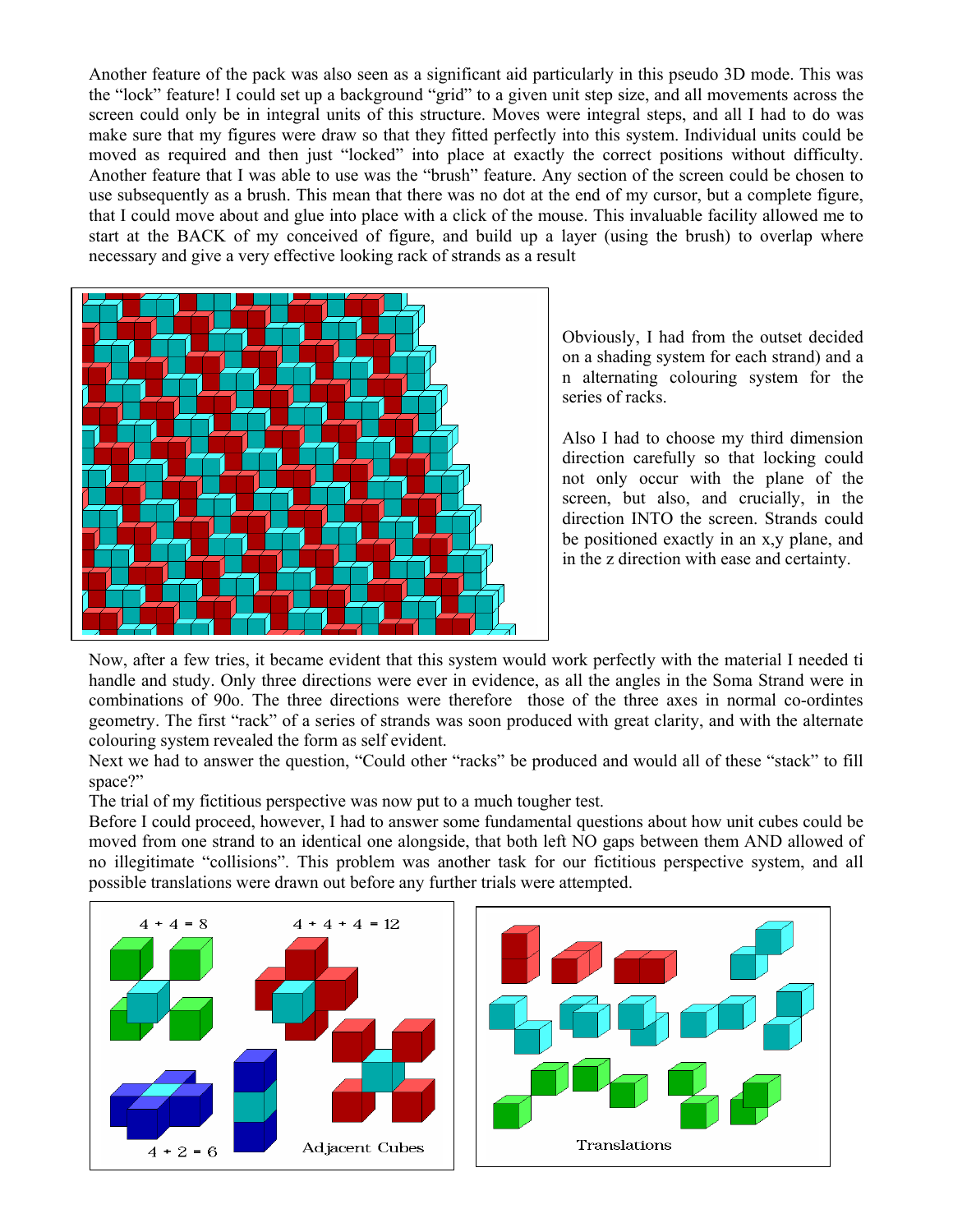The results were that 13 such translations were possible:-

|                      | 3 involved moving a square face onto an identical square face. |
|----------------------|----------------------------------------------------------------|
| 6 involved moving an | edge onto an identical edge                                    |
| 4 involved moving a  | vertex onto an identical vertex                                |

A Note on Directions: I must comment on the 13 cases referred to here. Elsewhere I have been involved in designing pedagogical aids for the teaching of Rudolf Laban's system of orientations around an individual dancer. Instead of the usual scientific approach of using x, y, z coordinate geometry, Laban chose an intuitive system of directions with labels such as High, Deep, Front, Back, Left and Right, and a further extention to secondary and tertiary directions derived as intermediaries between the six named above. As you might guess, he ended up with precisely the same 13 orientations (26 if both directions are necessary, as he required) as we see here. The three orders of direction possessed different symmetries Primaries – 4 point, secondaries  $-2$  point, and tertiaries  $-3$  point. Interesting that his intuitive categorisations were in fact soundly based on real physical properties, and indeed conveyed a great deal more tha qualitiless coordinates.

These possibilities guyided the construction using our now trusted system to discover all possible "rackings" of the Soma Strand. The principle of collisions (mentioned earlier) was necessary for these trials to be addressed properly. This principle stated that if the given translation moved a cube from the first strand into the same space as another member of that strand, the racking was illegal and must be rejected. The principle also, of course, guided decisions in finding the subsequent "stackings"

Using our system and applying this simple principle enabled us to find all possible "rackings". There were exactly FIVE rackings, characterised by the actual translations that produced them.. Using the label V for vertex-to-vertex, and E for edge-to-edge, we were able to name the successful racks as





## **Another "rack"**

Which type of racking would this be, V or E?

Finally, the real douzy! Could we solve the problem of "stacking" our "racks" to fill space? Our efforts produced the following results:-